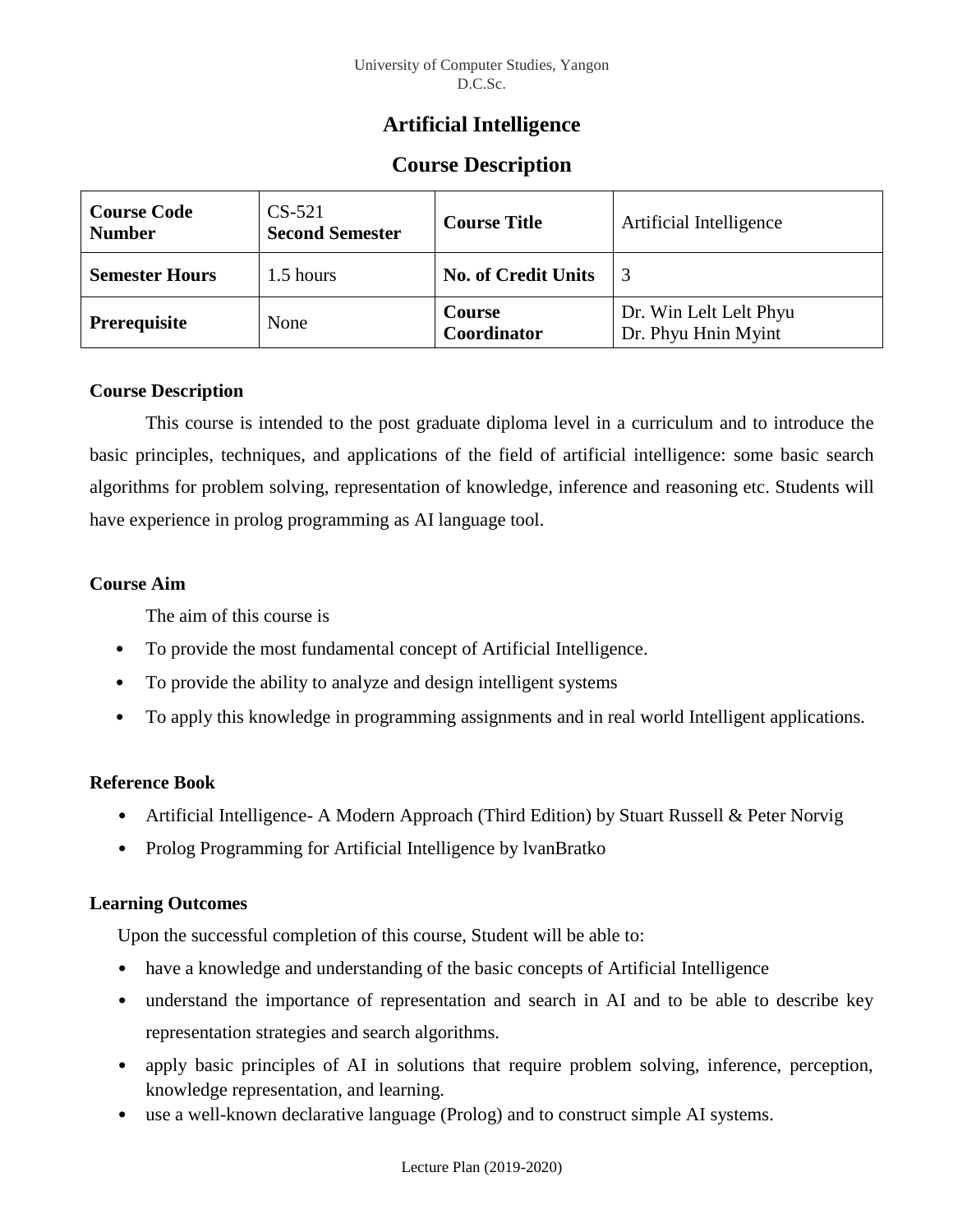#### University of Computer Studies, Yangon D.C.Sc.

#### **Course Organization**

Student participation in this course will involve the following activities:

- 1. Attending the lectures & practical
- 2. Preparing for and participating in the recitations
- 3. Practical assignments
- 4. Moodle (LMS) / Quiz (After each lecture)
- 5. Exams

#### **Assessment plan for the course**

| Exam                      | 50% |
|---------------------------|-----|
| Assignment                | 10% |
| Class participation       | 10% |
| Moodle                    | 10% |
| Quiz/Tutorial             | 10% |
| Presentation/Mini Project | 10% |

## **Grading System**

UCSY follows a letter grade system comprising of grades A, A-, B+, B, B-, C+, C, C-, D and F. All marks obtained by students during the semester will be used in the grading process.

The grading scale for this course is:

| <b>Marks obtained</b> | <b>Letter Grade</b> | <b>Grade Point</b> |
|-----------------------|---------------------|--------------------|
| $>=$ 90               | $\mathbf{A}$        | $\overline{4}$     |
| 85-89                 | $A-$                | 3.75               |
| 80-84                 | $B+$                | 3.25               |
| 75-79                 | B                   | 3                  |
| 70-74                 | $B-$                | 2.75               |
| 65-69                 | $C+$                | 2.25               |
| 60-64                 | $\mathbf C$         | $\overline{2}$     |
| $55 - 59$             | $C-$                | 1.75               |
| $50 - 54$             | D                   | 1                  |
| $0-49$                | F                   | $\overline{0}$     |

## **Fail Grade: C-, D, F (Grade point <2)**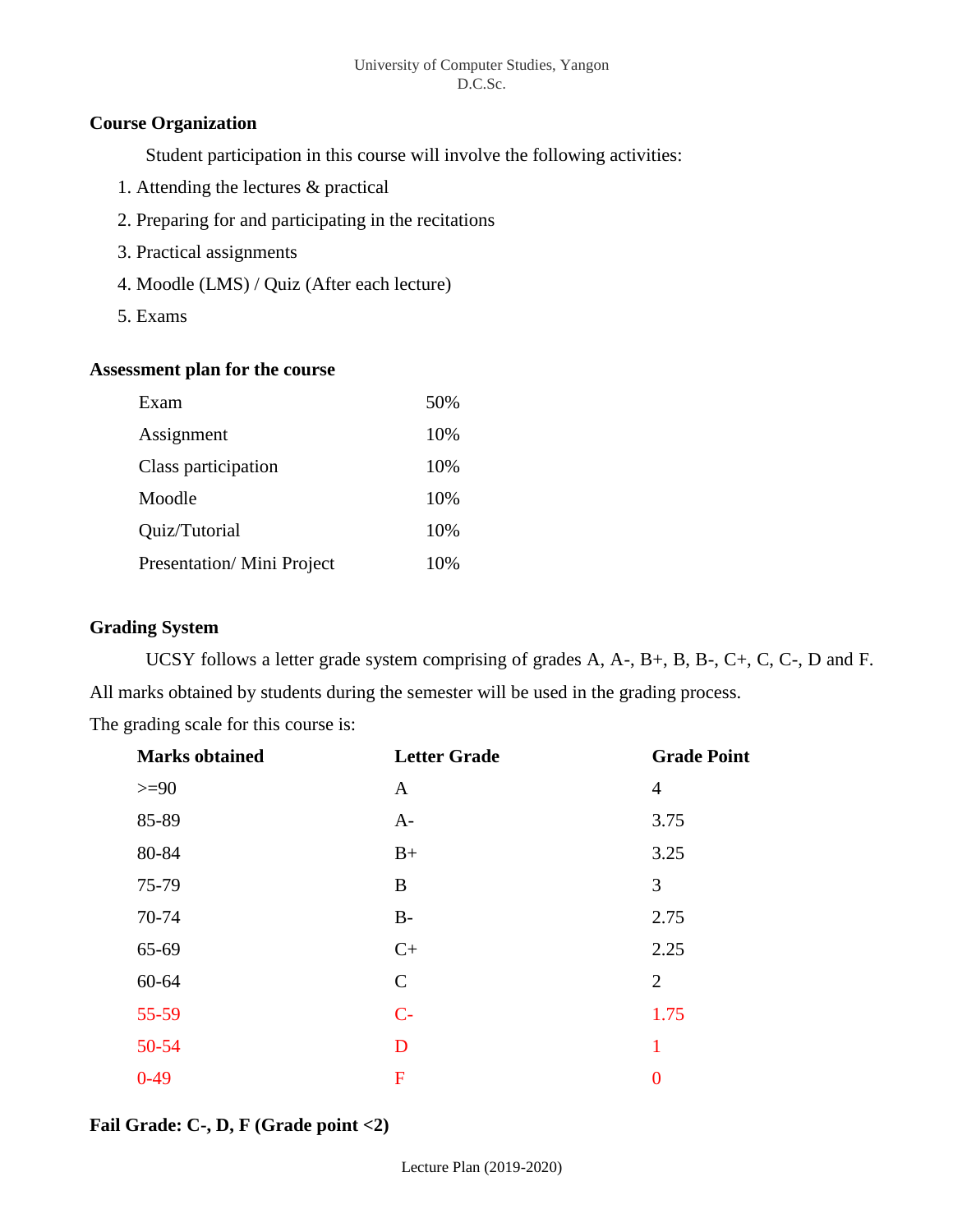#### **Class Attendance and Participation Policy:**

#### • **Attendance**

Class attendance is mandatory. Most of the material you will learn will be covered in the lecturers, so it is important that you not miss any of them. You are expected to show up on time for class and stay for the whole lecture. Students are expected to attend each class, to complete any required preparatory work (including assigned reading) and to participate actively in lectures, discussions and exercises.

- Mobile phones must be silenced and put away for the entire lecture unless use is specified by the instructor. You may not make or receive calls on your cell phone or send or receive text messages during lectures.
- You are responsible for all materials sent as email. Ignorance of such material is excuse. You are responsible for all materials presented in the lectures.
- Your conduct in class should be conducive towards a positive learning environment for your classmates as well as yourself.

## • **Assignment, Quizzes, Moodle Test and Labs**

We will take a short 3 to 5 quiz for every lecture and 30 points quiz moodle test after one or two chapters. Any assignment or quiz is simply missed, regardless of the reason why (e.g. illness, work, traffic, car trouble, computer problems, death, etc), and earns a grade of zero. You are strongly encouraged to complete all assignments and attend all quizzes so that you can check that you understand the material and can throw out bad grades, or grades for which you had to miss an assignment or quiz for a valid reason. Late submissions will not be accepted for any graded activity for any reason.

There are no extra credit opportunities. Students may not do additional work nor resubmit any graded activity to raise a final grade.

## **Tentative Lecture Plan**

| No. | <b>Topic</b>                                        | Week        | <b>Remark</b>       |
|-----|-----------------------------------------------------|-------------|---------------------|
| 1.  | Introduction to Artificial Intelligence             |             |                     |
|     | What is artificial intelligence?<br>٠               |             | Quiz/Assignment     |
|     | A brief review of AI history<br>$\bullet$           |             |                     |
|     | Related research fields<br>$\bullet$                |             |                     |
|     | Scope of this course<br>٠                           |             |                     |
|     | Installation steps for Prolog environment           |             |                     |
| 2.  | Introduction to Prolog                              | $2 + 3 + 4$ |                     |
|     | Defining relations by facts<br>٠                    |             | Lab/Quiz/Assignment |
|     | Defining relations by rules                         |             |                     |
|     | Recursive rules                                     |             |                     |
|     | How Prolog answers questions                        |             |                     |
|     | Declarative and procedural meaning of programs      |             |                     |
| 3.  | <b>Syntax and Meaning of Prolog Programs</b>        |             |                     |
|     | Data Objects                                        |             | Lab/Quiz/Assignment |
|     | Matching<br>٠                                       |             |                     |
|     | Declarative meaning of Prolog programs<br>$\bullet$ |             |                     |
|     | Procedural meaning<br>$\bullet$                     |             |                     |
|     | Example : monkey and banana                         |             |                     |